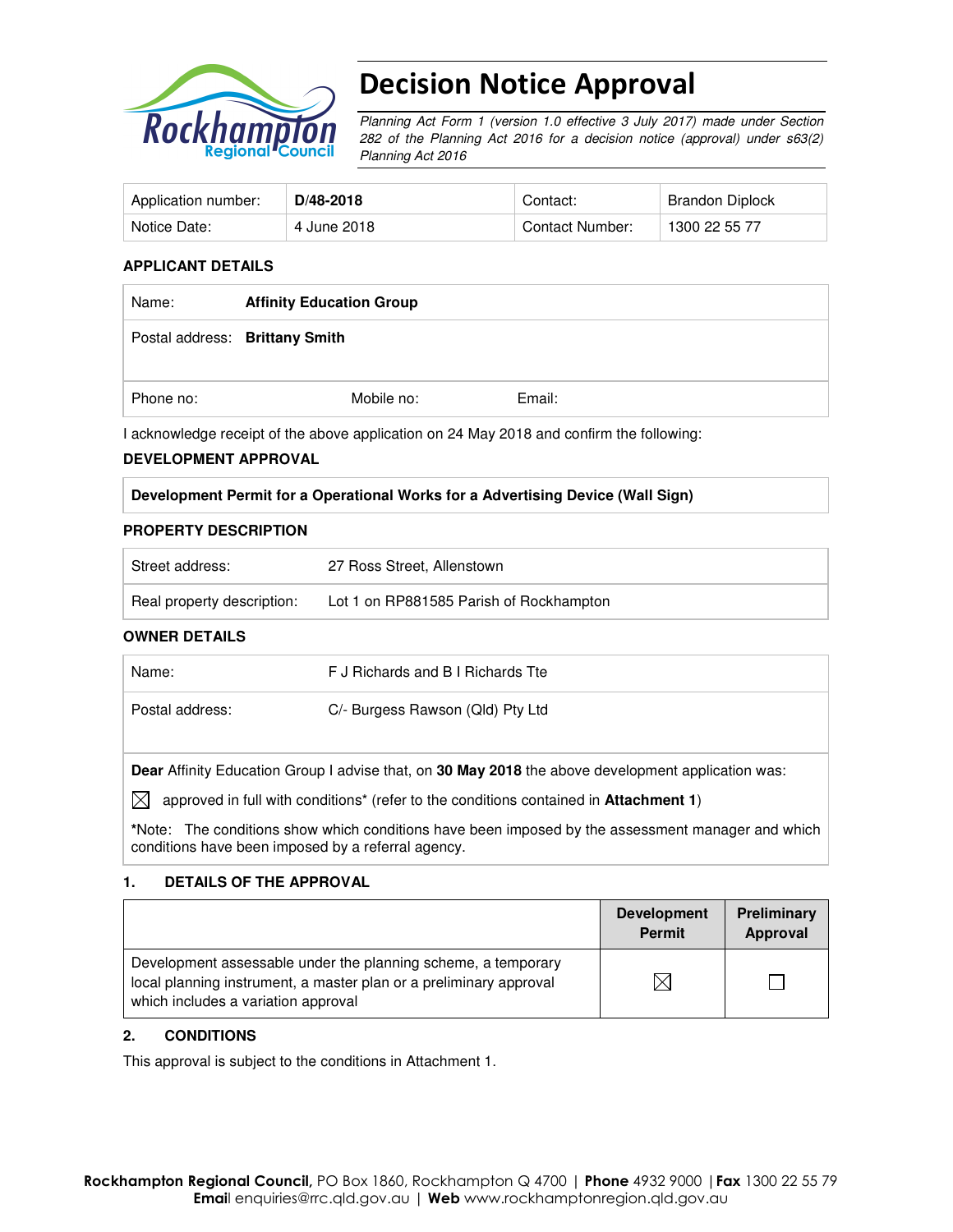## **3. FURTHER DEVELOPMENT PERMITS REQUIRED**

Please be advised that the following development permits are required to be obtained before the development can be carried out:

| Type of development permit required | Subject of the required development permit |
|-------------------------------------|--------------------------------------------|
| Building Works                      |                                            |

## **4. REFERRAL AGENCIES NIL**

### **5. THE APPROVED PLANS**

**The approved development must be completed and maintained generally in accordance with the approved drawings and documents:** 

| <b>Plan/Document Name</b> | Prepared by                     | <b>Date</b> | Reference No. |
|---------------------------|---------------------------------|-------------|---------------|
| Proposal Plan             | <b>Affinity Education Group</b> | 23 May 2018 | 1.2 Wall Sign |

#### **6. CURRENCY PERIOD FOR THE APPROVAL (S.85)**

The standard currency periods stated in section 85 of Planning Act 2016 apply to each aspect of development in this approval, if not stated in the conditions of approval attached.

## **7. STATEMENT OF REASONS**

| Description of the<br>development          | The proposed development is for Operational Works - Advertising Device<br>(Wall Sign)                                                                                                                                                                                                                                                                              |  |  |
|--------------------------------------------|--------------------------------------------------------------------------------------------------------------------------------------------------------------------------------------------------------------------------------------------------------------------------------------------------------------------------------------------------------------------|--|--|
| <b>Reasons for Decision</b>                | The size of the proposed wall sign will be of an appropriate size for the<br>a)<br>building and will not impact the visual amenity of the building and<br>surrounding locality or visually dominate the streetscape; and                                                                                                                                           |  |  |
|                                            | b)<br>An assessment of the development against the relevant zone purpose,<br>planning scheme codes and planning scheme policies demonstrates<br>that the proposed development will not cause significant adverse<br>impacts on the surrounding natural environment, built environment and<br>infrastructure, community facilities, or local character and amenity. |  |  |
| <b>Assessment</b><br><b>Benchmarks</b>     | The proposed development was assessed against the following assessment<br>benchmarks:<br><b>Advertising Devices Code</b>                                                                                                                                                                                                                                           |  |  |
| <b>Matters prescribed by</b><br>regulation | The Rockhampton Region Planning Scheme 2015;<br>The common material, being the material submitted with the<br>application.                                                                                                                                                                                                                                         |  |  |

### **8. RIGHTS OF APPEAL**

The rights of an applicant to appeal to a tribunal or the Planning and Environment Court against a decision about a development application are set out in chapter 6, part 1 of the Planning Act 2016. For particular applications, there may also be a right to make an application for a declaration by a tribunal (see chapter 6, part 2 of the Planning Act 2016).

#### Appeal by an applicant

An applicant for a development application may appeal to the Planning and Environment Court against the following:

- the refusal of all or part of the development application
- a provision of the development approval
- the decision to give a preliminary approval when a development permit was applied for
- a deemed refusal of the development application.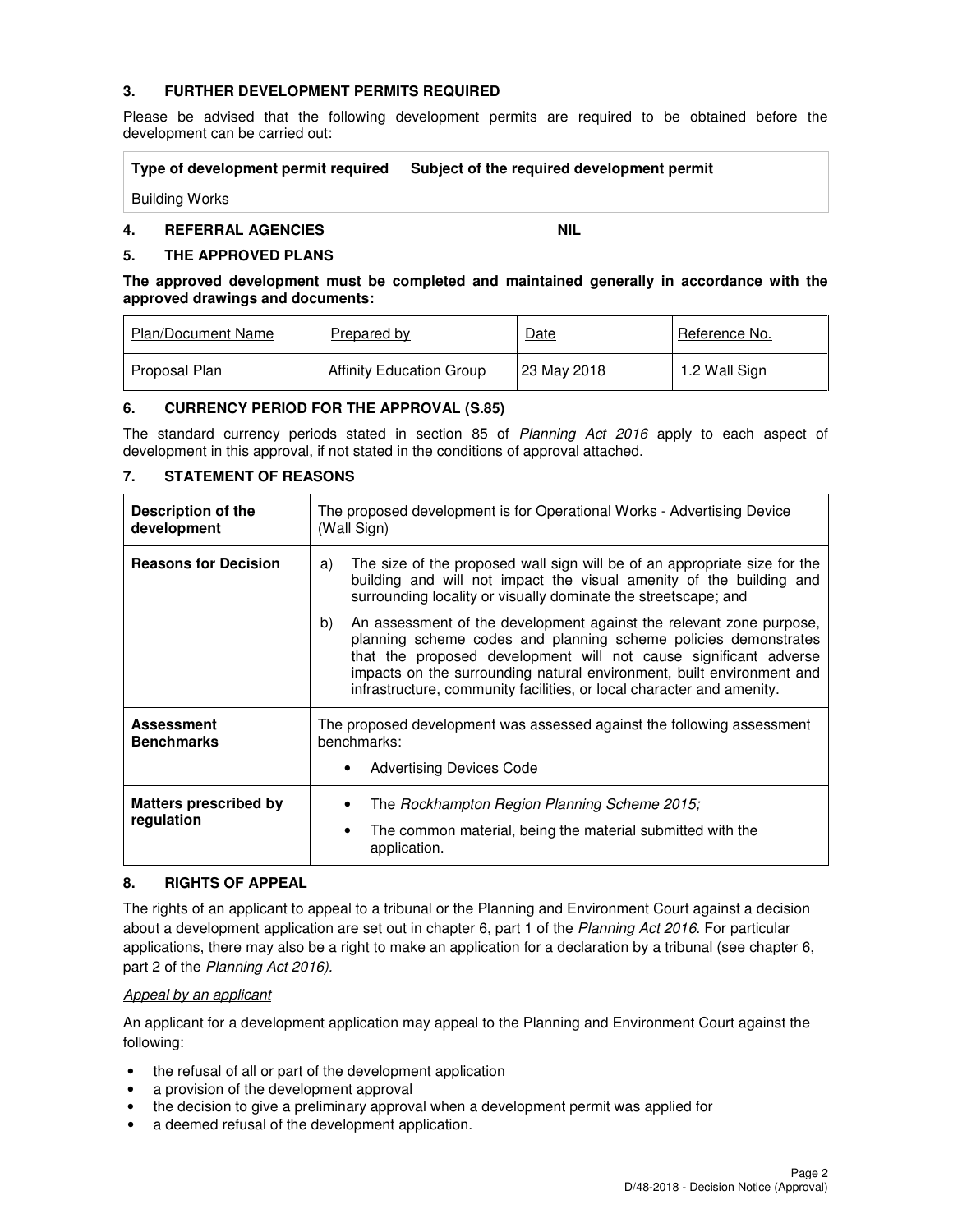An applicant may also have a right to appeal to the Development tribunal. For more information, see schedule 1 of the Planning Act 2016.

The timeframes for starting an appeal in the Planning and Environment Court are set out in section 229 of the Planning Act 2016.

**Attachment 2** is an extract from the Planning Act 2016 that sets down the applicant's appeal rights and the appeal rights of a submitter.

#### **9. WHEN THE DEVELOPMENT APPROVAL TAKES EFFECT**

This development approval takes effect:

From the time the decision notice is given  $-$  if there is no submitter and the applicant does not appeal the decision to the court.

Or

When the submitter's appeal period ends – if there is a submitter and the applicant does not appeal the decision to the court.

Or

Subject to the decision of the court, when the appeal is finally decided  $-$  if an appeal is made to the court.

This approval will lapse unless substantially commenced within the above stated currency periods (refer to sections 85 of Planning Act 2016 for further details).

#### **10. ASSESSMENT MANAGER**

| Name: | Tarnya Fitzgibbon<br><b>COORDINATOR</b><br><b>DEVELOPMENT ASSESSMENT</b> | Signature: | Date: 4 June 2018 |
|-------|--------------------------------------------------------------------------|------------|-------------------|
|       |                                                                          |            |                   |

#### **Attachment 1 – Conditions of the approval**

**Part 1 – Conditions imposed by the assessment manager** [Note: where a condition is imposed about infrastructure under Chapter 4 of the Planning Act 2016, the relevant provision of the Act under which this condition was imposed must be specified.]

#### **Attachment 2—Extract on appeal rights**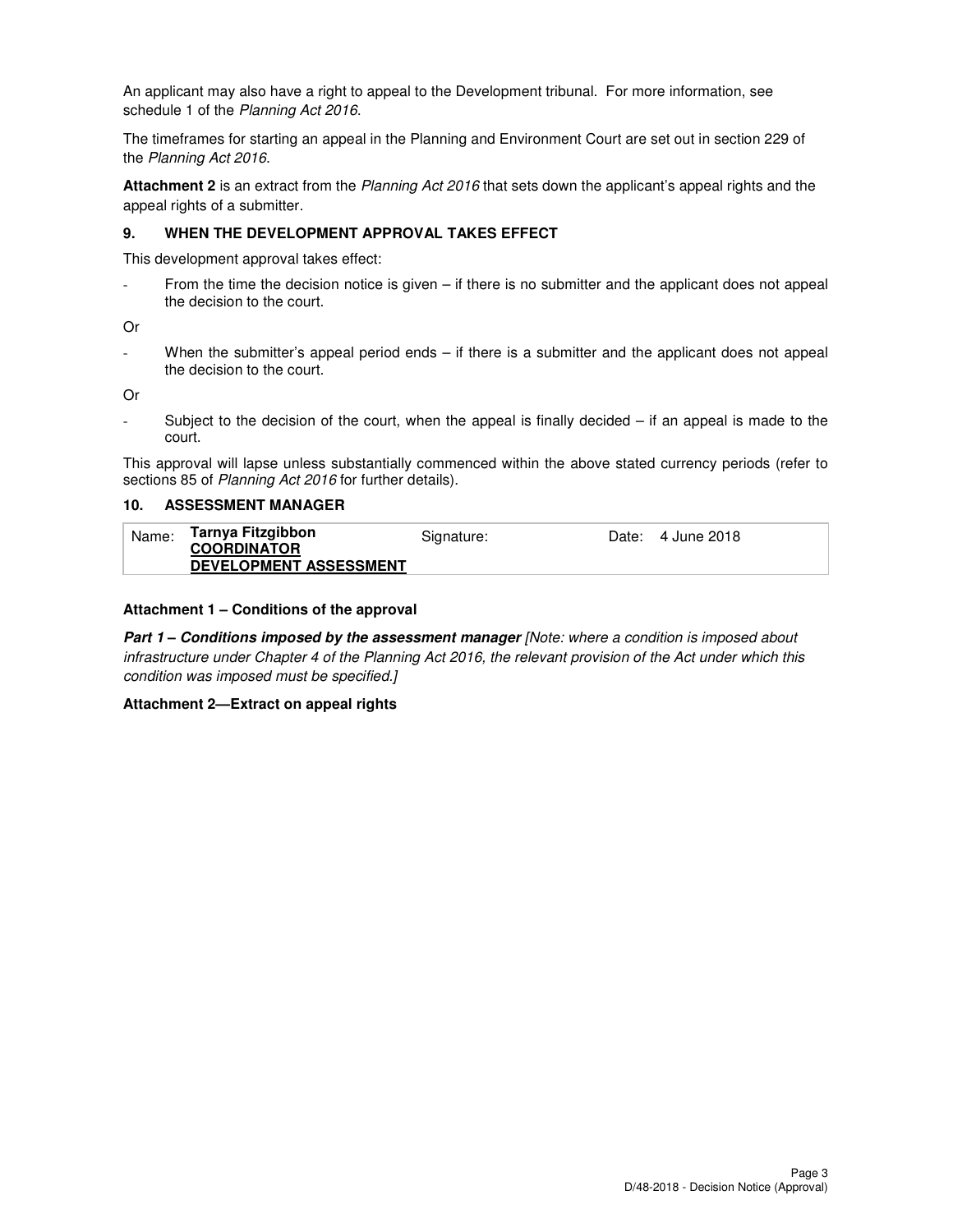

## **Attachment 1 – Part 1 Rockhampton Regional Council Conditions**

Planning Act 2016

## 1.0 ADMINISTRATION

1.1 The approved signage must be completed and maintained generally in accordance with the approved drawings and documents, except where amended by the conditions of this permit.

| <b>Plan/Document Name</b> | Prepared by                     | Date        | Reference No.         |
|---------------------------|---------------------------------|-------------|-----------------------|
| Proposal Plan             | <b>Affinity Education Group</b> | 23 May 2018 | $\vert$ 1.2 Wall Sign |

- 1.2 A set of the above approved plans are returned to you as the Consultant. The Consultant is to supply one (1) Approved set to the contractor to be retained on site at all times during construction.
- 1.3 Where there is any conflict between the conditions of this approval and the details shown on the approved plans and documents, the conditions of approval must prevail.
- 1.4 Where conditions require the above plans or documents to be amended, the revised document(s) must be submitted for endorsement by Council prior to the submission of a Development Application for Building Works.
- 1.5 The Developer is responsible for ensuring compliance with this approval and the Conditions of the approval by an employee, agent, contractor or invitee of the Developer.
- 1.6 Where these Conditions refer to "Council" in relation to requiring Council to approve or to be satisfied as to any matter, or conferring on the Council a function, power or discretion, that role of the Council may be fulfilled in whole or in part by a delegate appointed for that purpose by the Council.
- 1.7 All conditions of this approval must be undertaken and completed to the satisfaction of Council, at no cost to Council.
- 1.8 The following further development permits are required prior to the commencement of any works on the site:
	- 1.8.1 Building Works.
- 1.9 All works must be designed, constructed and maintained in accordance with the relevant Council policies, guidelines and standards, unless otherwise stated.
- 1.10 Any proposed changes to the approved stamped plans during the works will be generally considered minor amendments and require Council's approval. The stamped amended plans and a covering letter will be forwarded to the applicant.

## 2.0 OPERATING PROCEDURE

- 2.1 All text and images displayed on the billboard must be static, not imitate a traffic control device or include traffic instructions (for example 'stop'), and not involve moving parts or flashing lights.
- 2.2 All signage must only display or advertise a matter associated with the primary purpose for which the premises are used, or the purpose stated in this approval.
- 2.3 All signage must be maintained by the premises owner, to a standard that ensures public safety and does not adversely impact the visual amenity.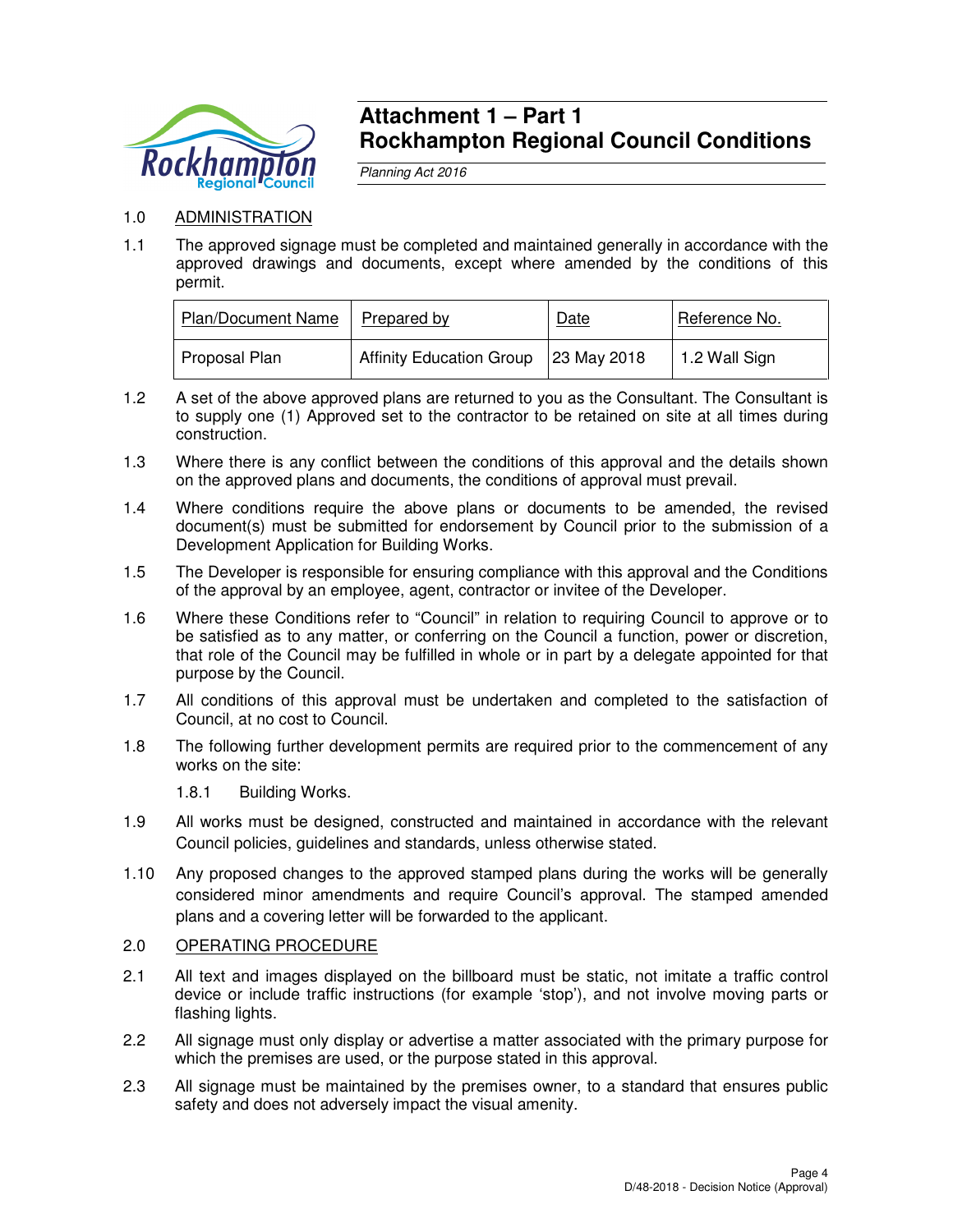2.4 Any lighting devices associated with the signage, such as sensory lighting, must be positioned on the site and shielded so as not to cause glare or other nuisance to nearby residents or motorists. Night lighting must be designed, constructed and operated in accordance with 'Australian Standard AS4282 – Control of the obtrusive effects of outdoor lighting'.

## 3.0 ASSET MANAGEMENT

3.1 Any damage to, or alterations necessary, to electricity, telephone, water mains, sewerage mains, stormwater drains, and/or public utility installations resulting from the development or in connection with the development, must be undertaken immediately at full cost to the Developer.

### 4.0 ADVERTISING DEVICE CONSTRUCTION AND MAINTENANCE

- 4.1 Council reserves the right for uninterrupted access to the site at all times during construction.
- 4.2 All Construction work and other associated activities are permitted only between 0630 hours and 1800 hours Monday to Saturday. No work is permitted on Sundays or public holidays. All requirements of the Environmental Protection Act 1994 and Environmental Protection Regulations 2008 must be observed at all times.
- 4.3 All construction materials, waste, waste skips, machinery and contractors' vehicles must be located and stored or parked within the site.
- 4.4 Any proposed works within the vicinity (or zone of influence) of existing Council infrastructure will not adversely affect the integrity of the infrastructure. Any restoration works required on existing Council infrastructure as a result of proposed works will be at the developer's expense.
- 4.5 All electrical services and systems must comply with 'Australian and New Zealand Standard AS/NZS 3000:2007 - Electrical Installations'.
- 4.6 All signage must be maintained at all times on the premises by the owner of the premises to the same standard as it was when it was installed.

## ADVISORY NOTES

## NOTE 1. ABORIGINAL CULTURAL HERITAGE ACT, 2003

It is advised that under Section 23 of the Aboriginal Cultural Heritage Act 2003, a person who carries out an activity must take all reasonable and practicable measures to ensure the activity does not harm Aboriginal Cultural Heritage (the "cultural heritage duty of care"). Maximum penalties for breaching the duty of care are listed in the Aboriginal Cultural Heritage legislation. The information on Aboriginal Cultural Heritage is available on the Department of Aboriginal and Torres Strait Islander and Multicultural Affairs website www.datsip.qld.gov.au.

## NOTE 2. General Environmental Duty- Environmental Protection Act 1994, sec.319

A person must not carry out any activity that causes, or is likely to cause, environmental harm unless the person takes all reasonable and practicable measures to prevent or minimise the harm (the general environmental duty).

In deciding the measures required to be taken, regard must be had to, for example—

- (a) the nature of the harm or potential harm; and
- (b) the sensitivity of the receiving environment; and
- (c) the current state of technical knowledge for the activity; and

(d) the likelihood of successful application of the different measures that might be taken; and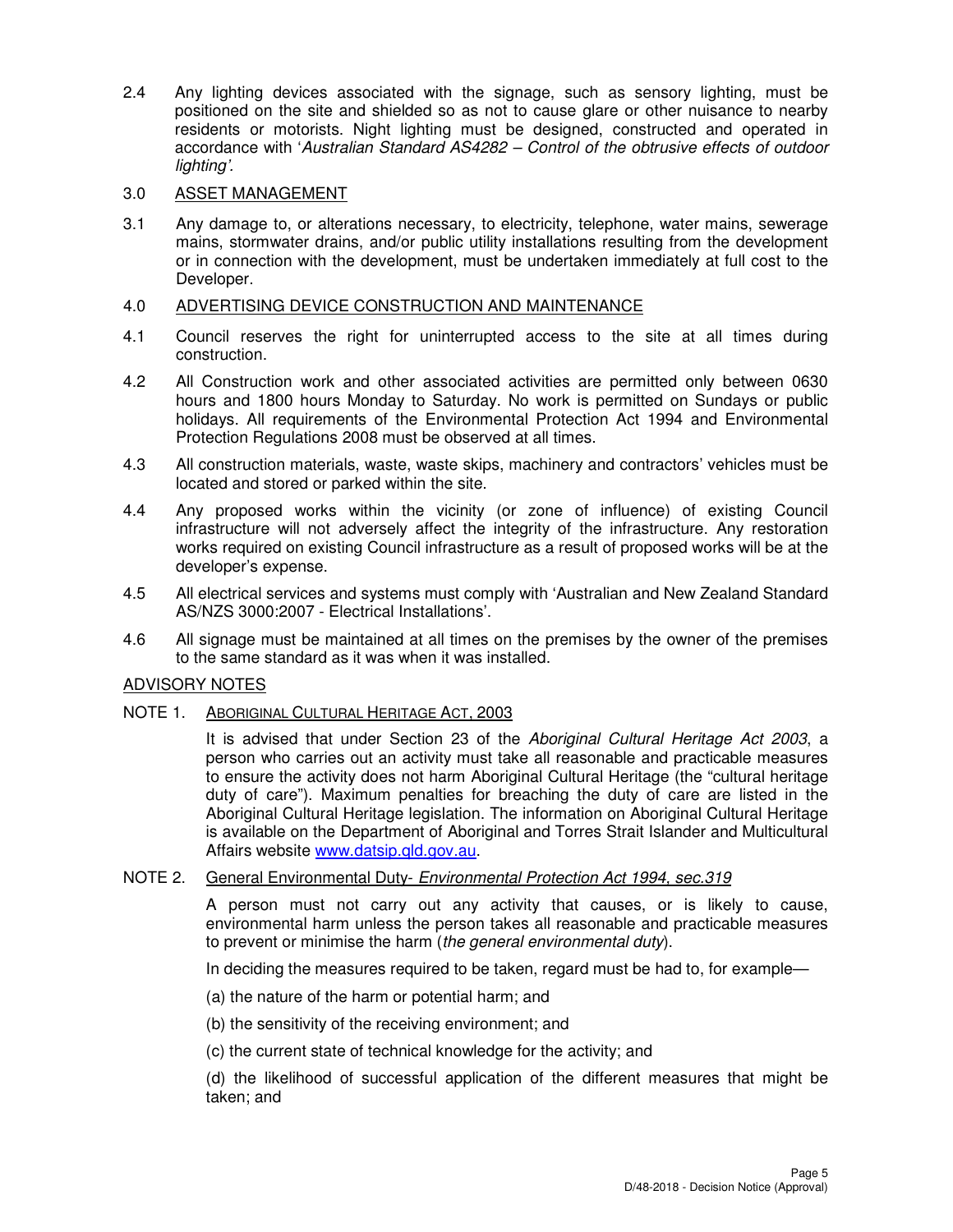(e) the financial implications of the different measures as they would relate to the type of activity.

## NOTE 3. General Safety Of Public During Construction

The Work Health and Safety Act and Manual of Uniform Traffic Control Devices must be complied with in carrying out any construction works, and to ensure safe traffic control and safe public access in respect of works being constructed on a road.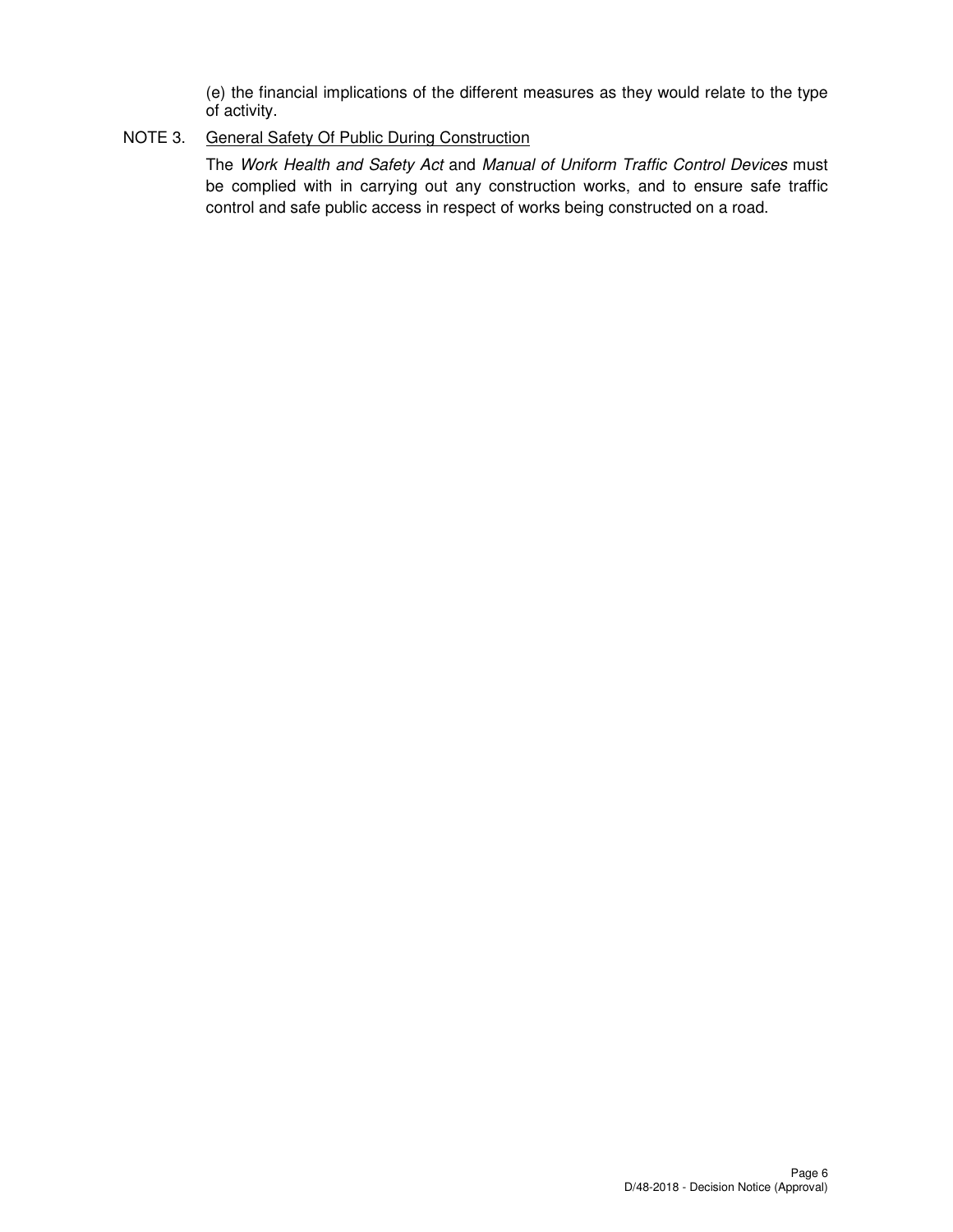

# **Attachment 2 - Appeal Rights**

PLANNING ACT 2016

The following is an extract from the Planning Act 2016 (Chapter 6)

#### **Appeal rights**

#### **229 Appeals to tribunal or P&E Court**

- (1) Schedule 1 states—
	- (a) matters that may be appealed to— (i) either a tribunal or the P&E Court; or (ii) only a tribunal; or (iii) only the P&E Court; and
	- (b) the person—
		- (i) who may appeal a matter (the **appellant**); and
		- (ii) who is a respondent in an appeal of the matter; and (iii) who is a co-respondent in an appeal of the matter; and
		- (iv) who may elect to be a co-respondent in an appeal of the matter.
- (2) An appellant may start an appeal within the appeal period.
- (3) The **appeal period** is—
	- (a) for an appeal by a building advisory agency—10 business days after a decision notice for the decision is given to the agency or
	- (b) for an appeal against a deemed refusal—at any time after the deemed refusal happens; or
	- (c) for an appeal against a decision of the Minister, under chapter 7, part 4, to register premises or to renew the registration of premises—20 business days after a notice is published under section 269(3)(a) or (4); or
	- (d) for an appeal against an infrastructure charges notice— 20 business days after the infrastructure charges notice is given to the person; or
	- (e) for an appeal about a deemed approval of a development application for which a decision notice has not been given—30 business days after the applicant gives the deemed approval notice to the assessment manager; or
	- (f) for any other appeal—20 business days after a notice of the decision for the matter, including an enforcement notice, is given to the person.
	- Note—

See the P&E Court Act for the court's power to extend the appeal period.

- (4) Each respondent and co-respondent for an appeal may be heard in the appeal.
- (5) If an appeal is only about a referral agency's response, the assessment manager may apply to the tribunal or P&E Court to withdraw from the appeal.
- (6) To remove any doubt, it is declared that an appeal against an infrastructure charges notice must not be about—
	- (a) the adopted charge itself; or
	- (b) for a decision about an offset or refund—
		- (i) the establishment cost of trunk infrastructure identified in a LGIP; or
		- (ii) the cost of infrastructure decided using the method
- included in the local government's charges resolution. **230 Notice of appeal**
- (1) An appellant starts an appeal by lodging, with the registrar of the tribunal or P&E Court, a notice of appeal that—
	- (a) is in the approved form; and
	- (b) succinctly states the grounds of the appeal.
- (2) The notice of appeal must be accompanied by the required fee.
- (3) The appellant or, for an appeal to a tribunal, the registrar must, within the service period, give a copy of the notice of appeal to—
- (a) the respondent for the appeal; and
- (b) each co-respondent for the appeal; and
- (c) for an appeal about a development application under schedule 1, table 1, item 1—each principal submitter for the development application; and
- (d) for an appeal about a change application under schedule 1, table 1, item 2—each principal submitter for the change application; and
- (e) each person who may elect to become a co-respondent for the appeal, other than an eligible submitter who is not a principal submitter in an appeal under paragraph  $(c)$  or  $(d)$ ; and
- (f) for an appeal to the P&E Court—the chief executive; and
- (g) for an appeal to a tribunal under another Act—any other person who the registrar considers appropriate.
- (4) The **service period** is—
	- (a) if a submitter or advice agency started the appeal in the P&E Court—2 business days after the appeal is started; or
	- (b) otherwise—10 business days after the appeal is started.
- (5) A notice of appeal given to a person who may elect to be a co-respondent must state the effect of subsection
- (6) A person elects to be a co-respondent by filing a notice of election, in the approved form, within 10 business days after the notice of appeal is given to the person*.*
- **231 Other appeals**
- (1) Subject to this chapter, schedule 1 and the P&E Court Act, unless the Supreme Court decides a decision or other matter under this Act is affected by jurisdictional error, the decision or matter is non-appealable.
- (2) The Judicial Review Act 1991, part 5 applies to the decision or matter to the extent it is affected by jurisdictional error.
- (3) A person who, but for subsection (1) could have made an application under the Judicial Review Act 1991 in relation to the decision or matter, may apply under part 4 of that Act for a statement of reasons in relation to the decision or matter.
- (4) In this section— **decision** includes—
	- (a) conduct engaged in for the purpose of making a decision; and
	- (b) other conduct that relates to the making of a decision; and
	- (c) the making of a decision or the failure to make a decision; and
	- (d) a purported decision; and
	- (e) a deemed refusal.

**non-appealable**, for a decision or matter, means the decision or matter—

- (a) is final and conclusive; and
- (b) may not be challenged, appealed against, reviewed, quashed, set aside or called into question in any other way under the Judicial Review Act 1991 or otherwise, whether by the Supreme Court, another court, a tribunal or another entity; and
- (c) is not subject to any declaratory, injunctive or other order of the Supreme Court, another court, a tribunal or another entity on any ground.

#### **232 Rules of the P&E Court**

- (1) A person who is appealing to the P&E Court must comply with the rules of the court that apply to the appeal.
- (2) However, the P&E Court may hear and decide an appeal even if the person has not complied with rules of the P&E Court.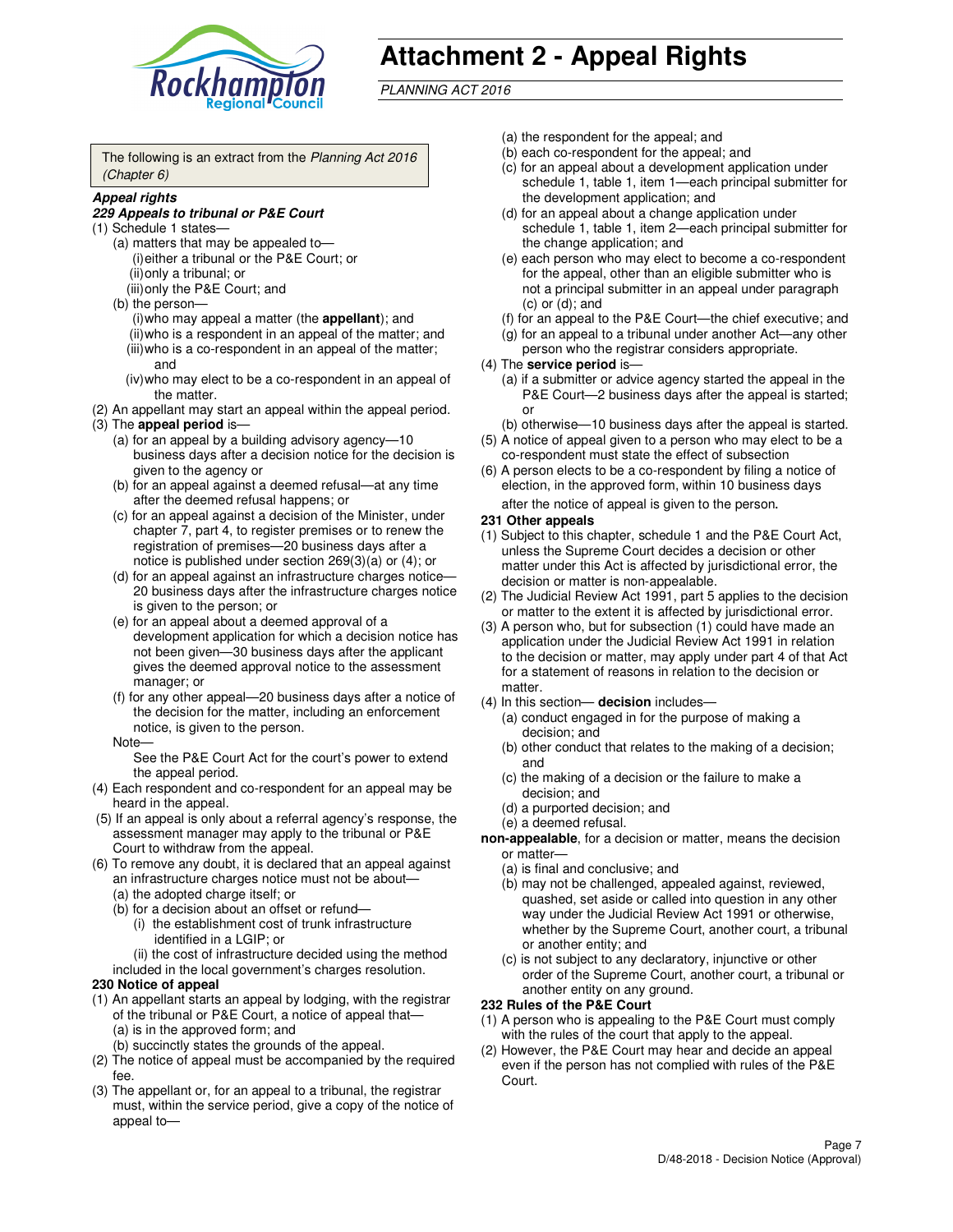

## **Appeal Rights**

PLANNING ACT 2016

## **Schedule 1**

## **Appeals section 229**

#### **1 Appeal rights and parties to appeals**

- (1) Table 1 states the matters that may be appealed to—(a) the P&E court; or (b) a tribunal.
- (2) However, table 1 applies to a tribunal only if the matter involves—
	- (a) the refusal, or deemed refusal of a development application, for—
	- (i) a material change of use for a classified building; or
	- (ii) operational work associated with building work, a retaining wall, or a tennis court; or
	- (b) a provision of a development approval for—
	- (i) a material change of use for a classified building; or
- (ii) operational work associated with building work, a retaining wall, or a tennis court; or
	- (c) if a development permit was applied for—the decision to give a preliminary approval for—
		- (i) a material change of use for a classified building; or
		- (ii) operational work associated with building work, a retaining wall, or a tennis court; or
	- (d) a development condition if—
		- (i) the development approval is only for a material change of use that involves the use of a building classified under the Building Code as a class 2 building; and
		- (ii) the building is, or is proposed to be, not more than 3 storeys; and
		- (iii) the proposed development is for not more than 60 sole-occupancy units; or
	- (e) a decision for, or a deemed refusal of, an extension application for a development approval that is only for a material change of use of a classified building; or
	- (f) a decision for, or a deemed refusal of, a change application for a development approval that is only for a material change of use of a classified building; or
	- (g) a matter under this Act, to the extent the matter relates to—
		- (i) the Building Act, other than a matter under that Act that may or must be decided by the Queensland Building and Construction Commission; or
		- (ii) the Plumbing and Drainage Act, part 4 or 5; or
	- (h) a decision to give an enforcement notice in relation to a matter under paragraphs (a) to (g); or
	- (i) a decision to give an infrastructure charges notice; or
	- (j) the refusal, or deemed refusal, of a conversion application; or
	- (k) a matter that, under another Act, may be appealed to the tribunal; or
	- (l) a matter prescribed by regulation.
- (3) Also, table 1 does not apply to a tribunal if the matter
	- involves—
	- (a) for a matter in subsection  $(2)(a)$  to  $(d)$ 
		- (i) a development approval for which the development application required impact assessment; and
		- (ii) a development approval in relation to which the assessment manager received a properly made submission for the development application; or
	- (b) a provision of a development approval about the identification or inclusion, under a variation approval, of a matter for the development.
- (4) Table 2 states the matters that may be appealed only to the P&E Court.
- (5) Table 3 states the matters that may be appealed only to the tribunal.
- (6) In each table—
	- (a) column 1 states the appellant in the appeal; and
	- (b) column 2 states the respondent in the appeal; and
	- (c) column 3 states the co-respondent (if any) in the appeal; and
	- (d) column 4 states the co-respondents by election (if any) in the appeal.
- $(7)$  If the chief executive receives a notice of appeal under section  $230(3)(f)$ , the chief executive may elect to be a corespondent in the appeal.

| Table 1<br>Appeals to the P&E Court and, for certain matters, to a tribunal                                      |                                                                                                                                |                                                                                          |                                                       |  |  |
|------------------------------------------------------------------------------------------------------------------|--------------------------------------------------------------------------------------------------------------------------------|------------------------------------------------------------------------------------------|-------------------------------------------------------|--|--|
| 1. Development applications<br>An appeal may be made against-<br>(c) a provision of the development approval; or | (a) the refusal of all or part of the development application; or<br>(b) the deemed refusal of the development application; or | (d) if a development permit was applied for—the decision to give a preliminary approval. |                                                       |  |  |
| Column 1                                                                                                         | Column 4<br>Column 2<br>Column 3                                                                                               |                                                                                          |                                                       |  |  |
| Appellant                                                                                                        | Respondent                                                                                                                     | Co-respondent                                                                            | Co-respondent by election                             |  |  |
| (if any)<br>$($ if any $)$                                                                                       |                                                                                                                                |                                                                                          |                                                       |  |  |
| The applicant                                                                                                    | The assessment<br>manager                                                                                                      | If the appeal is about<br>a concurrence                                                  | 1 A concurrence agency that is<br>not a co-respondent |  |  |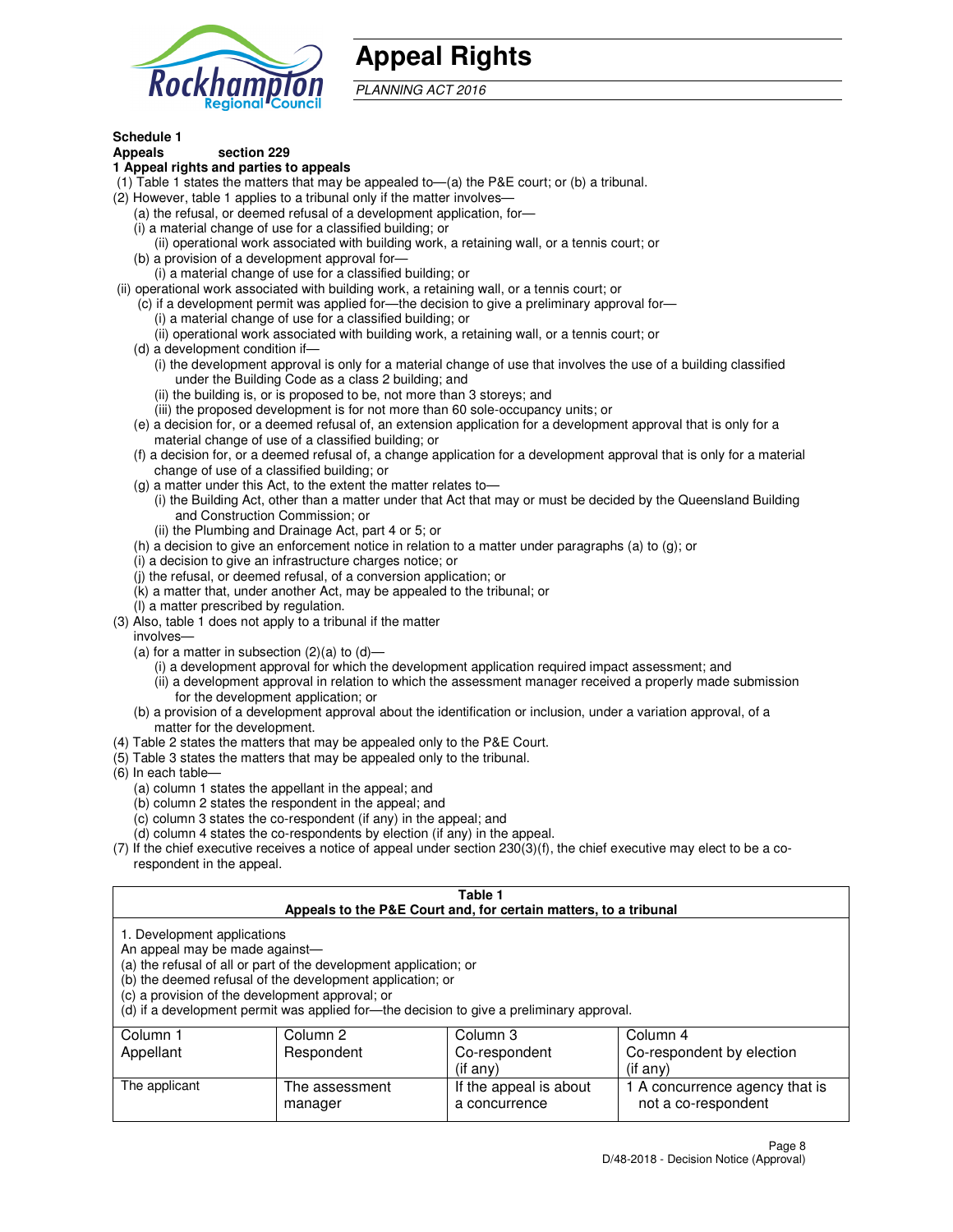| Table 1<br>Appeals to the P&E Court and, for certain matters, to a tribunal                                                                                                                             |                                                                                                                                                                                              |                                                                 |                                                                                                                                                                                                                                                                                                                                                 |  |  |
|---------------------------------------------------------------------------------------------------------------------------------------------------------------------------------------------------------|----------------------------------------------------------------------------------------------------------------------------------------------------------------------------------------------|-----------------------------------------------------------------|-------------------------------------------------------------------------------------------------------------------------------------------------------------------------------------------------------------------------------------------------------------------------------------------------------------------------------------------------|--|--|
|                                                                                                                                                                                                         |                                                                                                                                                                                              | agency's referral<br>response-the<br>concurrence agency         | 2 If a chosen Assessment<br>manager is the respondent-<br>the prescribed assessment<br>manager<br>3 Any eligible advice agency for<br>the application<br>4 Any eligible submitter for the<br>application                                                                                                                                        |  |  |
| 2. Change applications<br>An appeal may be made against-<br>(b) a deemed refusal of a change application.                                                                                               |                                                                                                                                                                                              |                                                                 | (a) a responsible entity's decision for a change application, other than a decision made by the P&E court; or                                                                                                                                                                                                                                   |  |  |
| Column 1<br>Appellant                                                                                                                                                                                   | Column <sub>2</sub><br>Respondent                                                                                                                                                            | Column 3<br>Co-respondent<br>(if any)                           | Column 4<br>Co-respondent by election<br>(if any)                                                                                                                                                                                                                                                                                               |  |  |
| 1 The applicant<br>2 If the responsible<br>entity is the<br>assessment<br>manager-an<br>affected entity that<br>gave a pre-request<br>notice or response<br>notice                                      | The responsible<br>entity                                                                                                                                                                    | If an affected entity<br>starts the appeal-the<br>applicant     | 1 A concurrence agency for the<br>development application<br>2 If a chosen assessment<br>manager is the respondent-<br>the prescribed assessment<br>manager<br>3 A private certifier for the<br>development application<br>4 Any eligible advice agency for<br>the change application<br>5 Any eligible submitter for the<br>change application |  |  |
|                                                                                                                                                                                                         | 3. Extension applications<br>An appeal may be made against-<br>(a) the assessment manager's decision about an extension application; or<br>(b) a deemed refusal of an extension application. |                                                                 |                                                                                                                                                                                                                                                                                                                                                 |  |  |
| Column 1<br>Appellant                                                                                                                                                                                   | Column <sub>2</sub><br>Respondent                                                                                                                                                            | Column 3<br>Co-respondent<br>(if any)                           | Column 4<br>Co-respondent by election<br>(if any)                                                                                                                                                                                                                                                                                               |  |  |
| 1 The applicant<br>1<br>For a matter other<br>2<br>than a deemed<br>refusal of an<br>extension<br>application $-$ a<br>concurrence<br>agency, other than<br>the chief executive,<br>for the application | The assessment<br>manager                                                                                                                                                                    | If a concurrence<br>agency starts the<br>appeal - the applicant | If a chosen assessment<br>manager is the respondent $-$ the<br>prescribed assessment manager                                                                                                                                                                                                                                                    |  |  |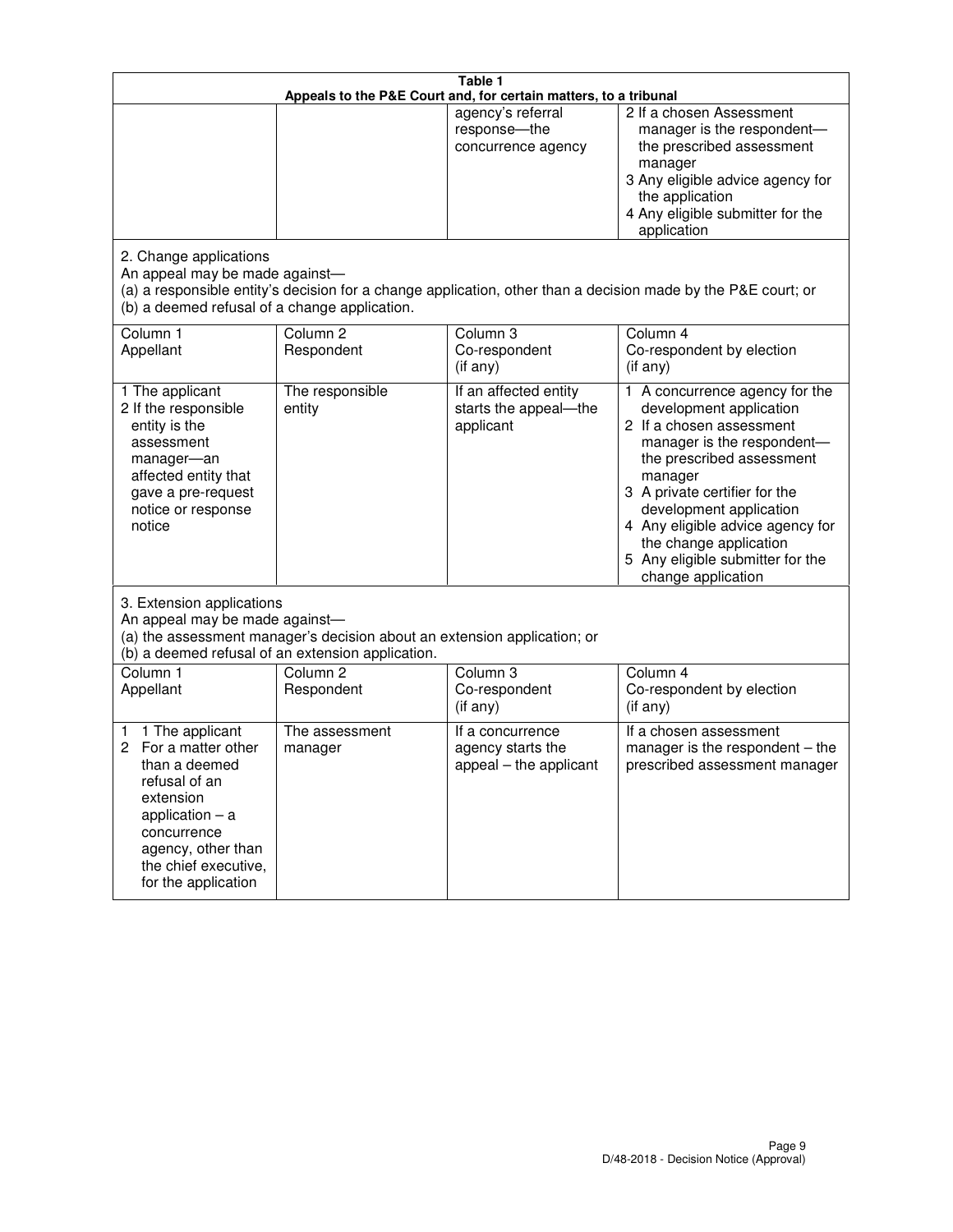#### **Table 1 Appeals to the P&E Court and, for certain matters, to a tribunal**

4. Infrastructure charges notices

An appeal may be made against an infrastructure charges notice on 1 or more of the following grounds

- a) The notice involved an error relating to
	- (i) The application of the relevant adopted charge; or

Examples of errors in applying an adopted charge –

- The incorrect application of gross floor area for a non-residential development
- Applying an incorrect 'use category', under a regulation, to the development
	- (i) The working out of extra demands, for section 120; or
	- (ii) An offset or refund; or
- b) The was no decision about an offset or refund; or
- c) If the infrastructure charges notice states a refund will be given the timing for giving the refund; or
- d) The amount of the charge is so unreasonable that no reasonable relevant local government could have imposed the amount.

| Column 1<br>Appellant                                    | Column 2<br>Respondent                                                    | Column 3<br>Co-respondent<br>$($ if any $)$ | Column 4<br>Co-respondent by election<br>$($ if any $)$ |
|----------------------------------------------------------|---------------------------------------------------------------------------|---------------------------------------------|---------------------------------------------------------|
| The person given the<br>Infrastructure charges<br>notice | The local government<br>that gave the<br>infrastructure charges<br>notice |                                             |                                                         |

5. Conversion applications

An appeal may be made against—

(a) the refusal of a conversion application; or

(b) a deemed refusal of a conversion application.

| Column 1<br>Appellant | Column 2<br>Respondent                                                  | Column 3<br>Co-respondent<br>$($ if any $)$ | Column 4<br>Co-respondent by election<br>$($ if any $)$ |
|-----------------------|-------------------------------------------------------------------------|---------------------------------------------|---------------------------------------------------------|
| The applicant         | The local government<br>to which the conversion<br>application was made |                                             |                                                         |

6. Enforcement notices

An appeal may be made against the decision to give an enforcement notice.

| Column 1<br>Appellant                      | Column 2<br>Respondent       | Column 3<br>Co-respondent<br>$($ if any $)$ | Column 4<br>Co-respondent by election<br>(if any)                                                                                                                          |
|--------------------------------------------|------------------------------|---------------------------------------------|----------------------------------------------------------------------------------------------------------------------------------------------------------------------------|
| The person given the<br>enforcement notice | The enforcement<br>authority |                                             | If the enforcement authority is<br>not the local government for<br>the premises in relation to which<br>the offence is alleged to have<br>happened-the local<br>government |

#### **Table 2 Appeals to the P&E Court only**

1. Appeals from tribunal

An appeal may be made against a decision of a tribunal, other than a decision under

section 252, on the ground of—

(a) an error or mistake in law on the part of the tribunal; or

(b) jurisdictional error.

| Column 1<br>Appellant                             | Column 2<br>Respondent                                    | Column 3<br>Co-respondent<br>(if any) | Column 4<br>Co-respondent by election<br>(if any) |
|---------------------------------------------------|-----------------------------------------------------------|---------------------------------------|---------------------------------------------------|
| A party to the<br>proceedings for the<br>decision | The other party to the<br>proceedings for the<br>decision | $\overline{\phantom{a}}$              |                                                   |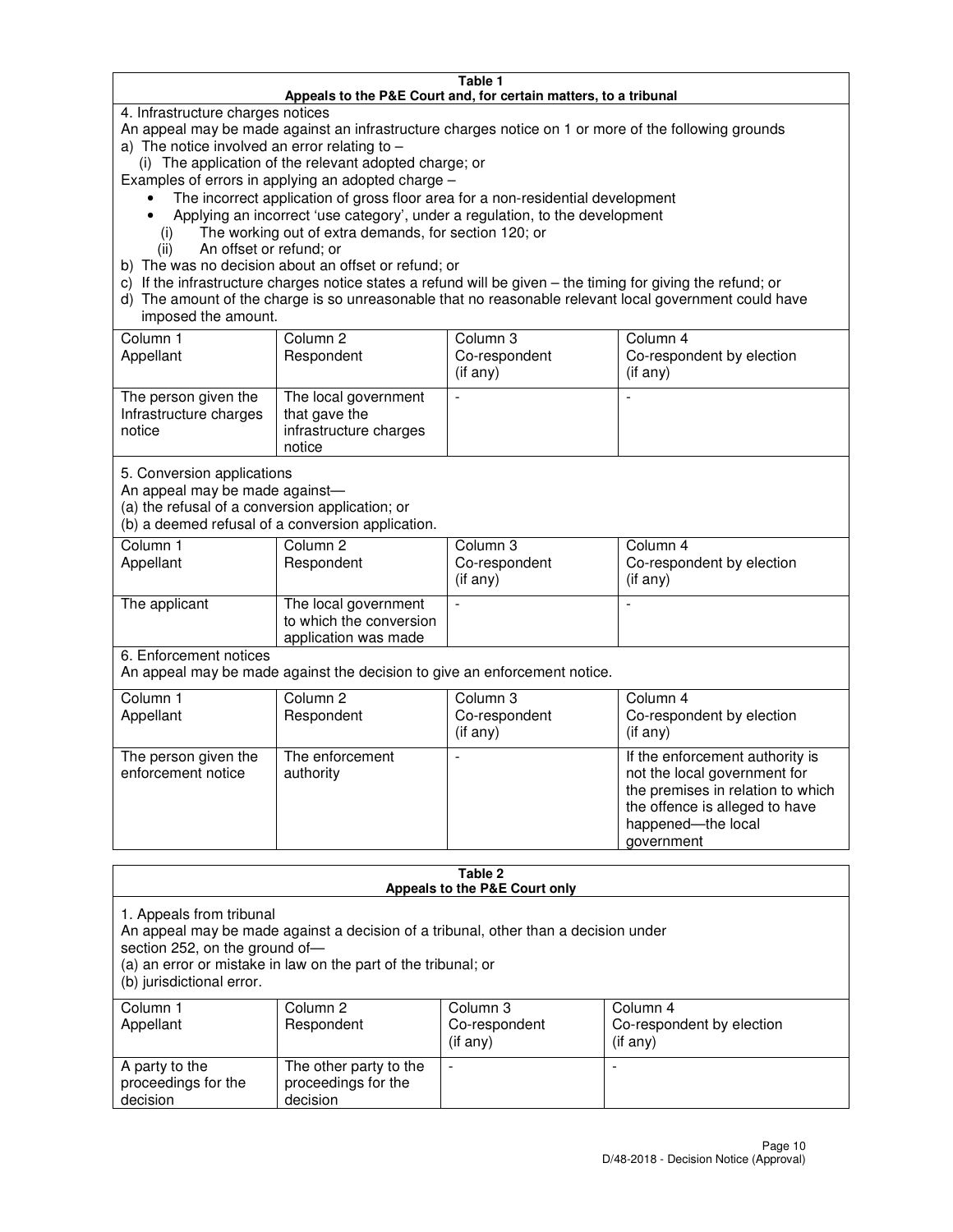#### **Table 2 Appeals to the P&E Court only**

2. Eligible submitter appeals

An appeal may be made against the decision to give a development approval, or an approval for a change application, to the extent that the decision relates to—

(a) any part of the development application for the development approval that required impact assessment; or (b) a variation request.

| Column 1<br>Appellant                                                                                                                                                                                                                                                                                                                                                                                              | Column <sub>2</sub><br>Respondent                                                                                          | Column 3<br>Co-respondent<br>(i f any)                                                                                    | Column 4<br>Co-respondent by election<br>(i f any)   |
|--------------------------------------------------------------------------------------------------------------------------------------------------------------------------------------------------------------------------------------------------------------------------------------------------------------------------------------------------------------------------------------------------------------------|----------------------------------------------------------------------------------------------------------------------------|---------------------------------------------------------------------------------------------------------------------------|------------------------------------------------------|
| 1 For a development<br>application-an<br>eligible submitter for<br>the development<br>application<br>2 For a change<br>application-an<br>eligible submitter for<br>the change<br>application                                                                                                                                                                                                                       | 1 For a development<br>application-the<br>assessment<br>manager<br>2 For a change<br>application-the<br>responsible entity | 1 The applicant<br>2 If the appeal is<br>about a concurrence<br>agency's referral<br>response---the<br>concurrence agency | Another eligible<br>submitter for the<br>application |
| 3. Eligible submitter and eligible advice agency appeals<br>An appeal may be made against a provision of a development approval, or failure to<br>include a provision in the development approval, to the extent the matter relates to-<br>(a) any part of the development application or the change application, for the development approval, that<br>required impact assessment; or<br>(b) a variation request. |                                                                                                                            |                                                                                                                           |                                                      |
| Column 1<br>Appellant                                                                                                                                                                                                                                                                                                                                                                                              | Column <sub>2</sub><br>Respondent                                                                                          | Column 3<br>Co-respondent<br>$(if$ any)                                                                                   | Column 4<br>Co-respondent by election<br>(i f any)   |
| 1 For a development<br>application-an<br>eligible submitter for<br>the development                                                                                                                                                                                                                                                                                                                                 | 1 For a development<br>application-the<br>assessment<br>manager                                                            | 1 The applicant<br>2 If the appeal is<br>about a concurrence<br>agency's referral                                         | Another eligible submitter for the<br>application    |

response—the concurrence agency

change application 4. Compensation claims

application 2 For a change application—an eligible submitter for

the change application 3 An eligible advice agency for the development application or

An appeal may be made against—

(a) a decision under section 32 about a compensation claim; or

2 For a change application—the responsible entity

(b) a decision under section 265 about a claim for compensation; or

(c) a deemed refusal of a claim under paragraph (a) or (b).

| Column 1<br>Appellant                      | Column 2<br>Respondent                                 | Column 3<br>Co-respondent<br>(if any) | Column 4<br>Co-respondent by election<br>(if any) |
|--------------------------------------------|--------------------------------------------------------|---------------------------------------|---------------------------------------------------|
| A person dissatisfied<br>with the decision | The local<br>government to which<br>the claim was made |                                       |                                                   |
| 5. Registered premises                     |                                                        |                                       |                                                   |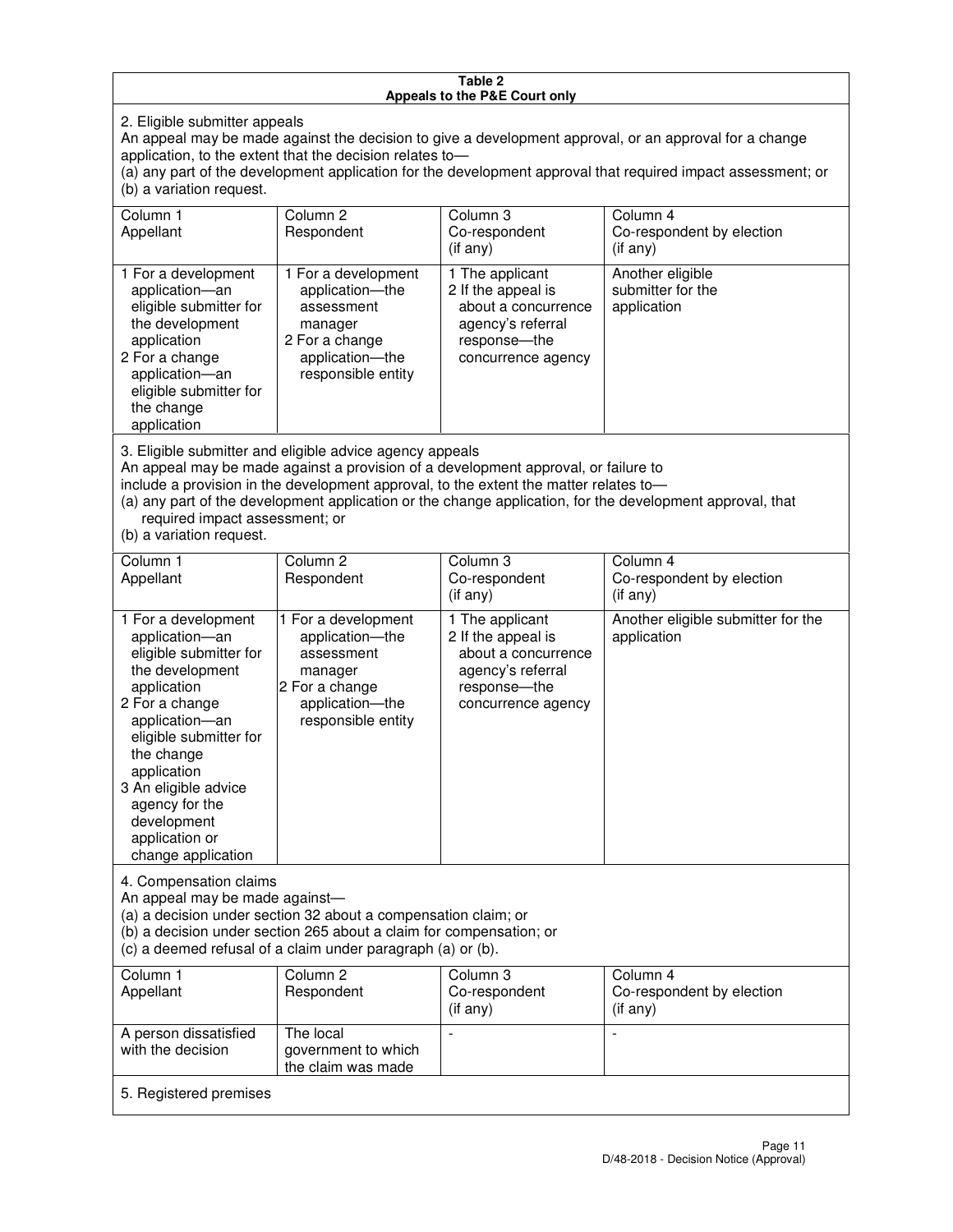| Table 2                                                                                                                                                                                                                                                                                                              |                                   |                                         |                                                                                                                                                                             |  |
|----------------------------------------------------------------------------------------------------------------------------------------------------------------------------------------------------------------------------------------------------------------------------------------------------------------------|-----------------------------------|-----------------------------------------|-----------------------------------------------------------------------------------------------------------------------------------------------------------------------------|--|
| Appeals to the P&E Court only<br>An appeal may be made against a decision of the Minister under chapter 7, part 4.                                                                                                                                                                                                   |                                   |                                         |                                                                                                                                                                             |  |
| Column 1                                                                                                                                                                                                                                                                                                             | Column <sub>2</sub>               | Column <sub>3</sub>                     | Column 4                                                                                                                                                                    |  |
| Appellant                                                                                                                                                                                                                                                                                                            | Respondent                        | Co-respondent<br>(if any)               | Co-respondent by election<br>(if any)                                                                                                                                       |  |
| 1 A person given a<br>decision notice about<br>the decision<br>2 If the decision is to<br>register premises or<br>renew the<br>registration of<br>premises-an owner<br>or occupier of<br>premises in the<br>affected area for the<br>registered premises<br>who is dissatisfied<br>with the decision                 | <b>The Minister</b>               | ÷,                                      | If an owner or occupier starts the<br>appeal – the owner of the<br>registered premises                                                                                      |  |
| 6. Local laws<br>An appeal may be made against a decision of a local government, or conditions applied,<br>under a local law about-<br>(a) the use of premises, other than a use that is the natural and ordinary consequence of prohibited<br>development; or<br>(b) the erection of a building or other structure. |                                   |                                         |                                                                                                                                                                             |  |
| Column 1<br>Appellant                                                                                                                                                                                                                                                                                                | Column <sub>2</sub><br>Respondent | Column 3<br>Co-respondent<br>(if any)   | Column 4<br>Co-respondent by election<br>(if any)                                                                                                                           |  |
| A person who-<br>(a) applied for the<br>decision; and<br>(b) is dissatisfied with<br>the decision or<br>conditions.                                                                                                                                                                                                  | The local government              |                                         |                                                                                                                                                                             |  |
|                                                                                                                                                                                                                                                                                                                      |                                   | Table 3<br>Appeals to the tribunal only |                                                                                                                                                                             |  |
| 1. Building advisory agency appeals<br>An appeal may be made against giving a development approval for building work to the extent the building<br>work required code assessment against the building assessment provisions.                                                                                         |                                   |                                         |                                                                                                                                                                             |  |
| Column 1<br>Appellant                                                                                                                                                                                                                                                                                                | Column <sub>2</sub><br>Respondent | Column 3<br>Co-respondent<br>(if any)   | Column 4<br>Co-respondent by election<br>(if any)                                                                                                                           |  |
| A building advisory<br>agency for the<br>development application<br>related to the approval                                                                                                                                                                                                                          | The assessment<br>manager         | The applicant                           | 1 A concurrence agency for the<br>development application<br>related to the approval<br>2 A private certifier for the<br>development application<br>related to the approval |  |
| 3. Certain decisions under the Building Act and the Plumbing and Drainage Act<br>An appeal may be made against a decision under-<br>(a) the Building Act, other than a decision made by the Queensland Building and Construction Commission; or<br>(b) the Plumbing and Drainage Act, part 4 or 5.                   |                                   |                                         |                                                                                                                                                                             |  |
| Column 1<br>Appellant                                                                                                                                                                                                                                                                                                | Column <sub>2</sub><br>Respondent | Column 3<br>Co-respondent<br>(if any)   | Column 4<br>Co-respondent by election<br>(if any)                                                                                                                           |  |